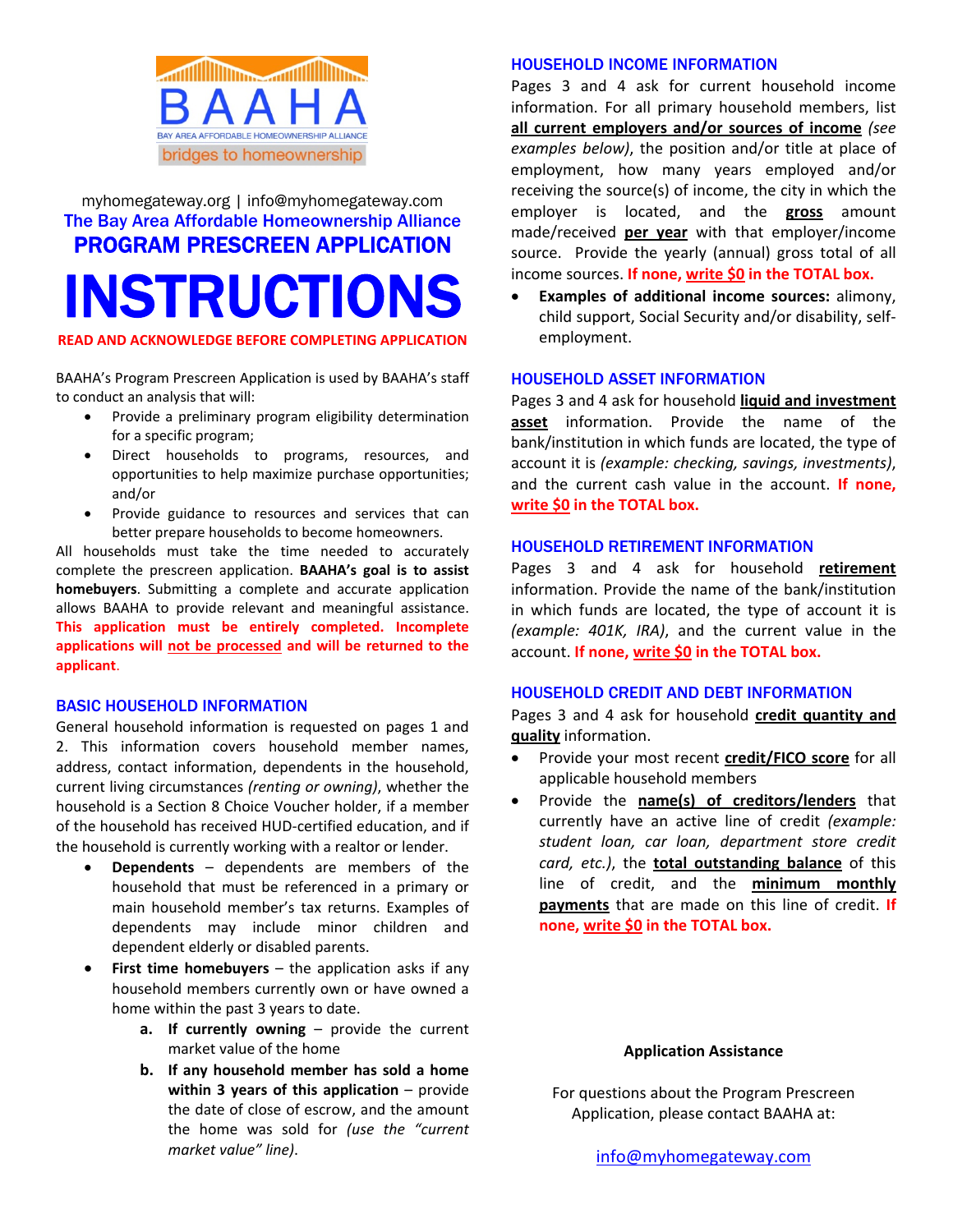

#### myhomegateway.org | info@myhomegateway.com

# The Bay Area Affordable Homeownership Alliance, Inc. PROGRAM PRESCREEN APPLICAT

PLEASE READ: Applicants must complete this application thoroughly and accurately. Applications must be received before due date and time (if applicable). All requested information must be provided. A late, incomplete, or wrongfully filled out application may result in disqualification from the screening and lottery process. Application deadlines (if applicable) will be provided to you separately by BAAHA's Program Administrator or Program Coordinator.

#### If applicable, write the address *or* name of development *or* name of program here:

If inquiring, please check all the regions you are interested in being updated about:

| $\Box$ Alameda County<br>$\Box$ Contra Costa County | $\Box$ San Francisco County<br>$\Box$ San Mateo County | Other:                |
|-----------------------------------------------------|--------------------------------------------------------|-----------------------|
| Today's Date (MM/DD/YYYY):                          |                                                        | Total # in Household: |
| Household Member 1 (M1):                            |                                                        |                       |
|                                                     |                                                        |                       |
| <b>First Name</b>                                   | Middle Name                                            | Last Name             |
| Household Member 2 (M2):                            |                                                        |                       |
|                                                     |                                                        |                       |
| <b>First Name</b>                                   | Middle Name                                            | Last Name             |

#### Applications can be submitted one of the following ways:

Upload PDF: myhomegateway.org | E-mail PDF: info@myhomegateway.com | Fax: (415) 231-5181 Mail: ATTN: Program Coordinator, BAAHA, 5517 Geary Blvd Suite 206, San Francisco, CA 94121

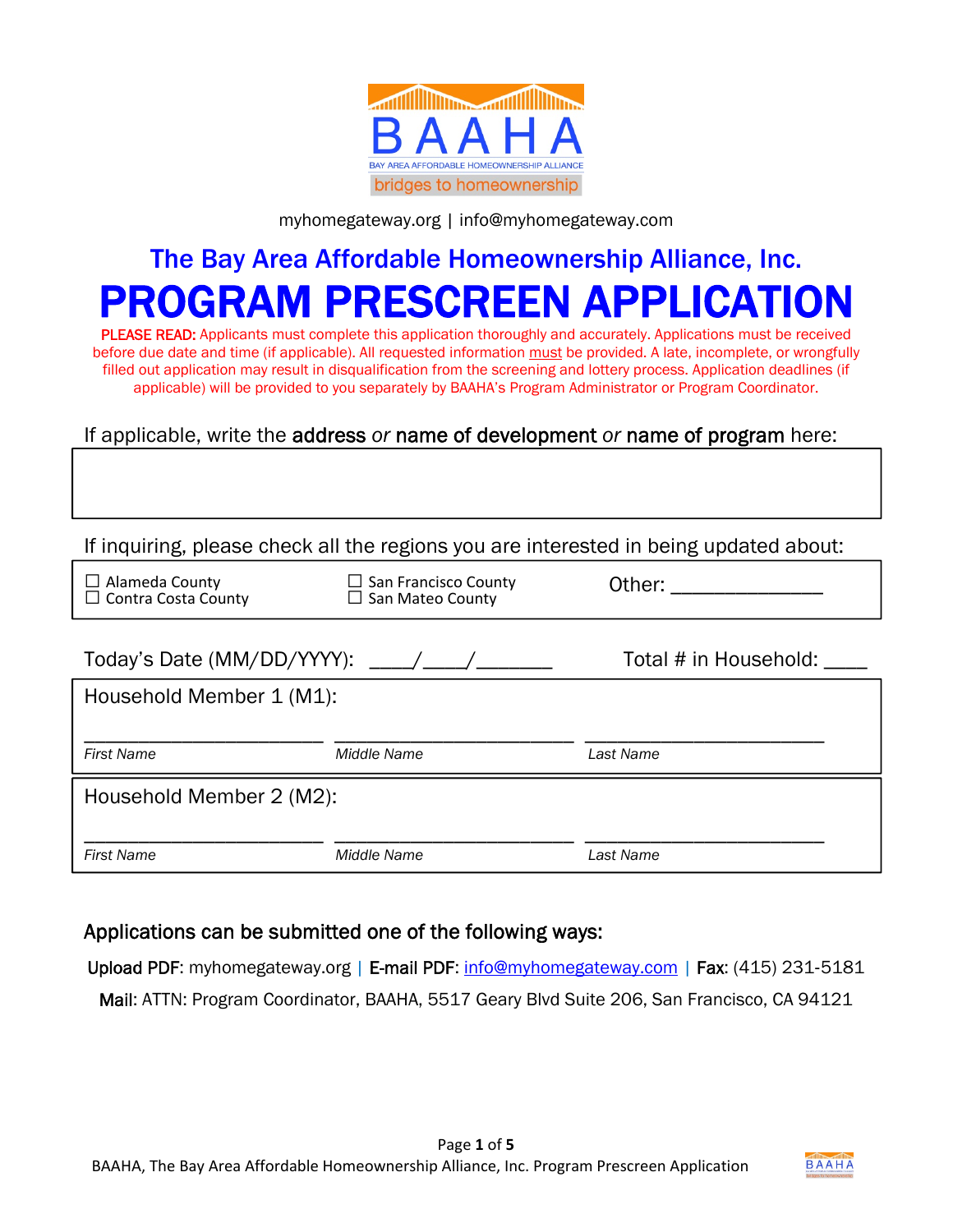### Household Member 1 (M1)

| <b>FIRST NAME:</b>                                                                                         | MI:                         | $\cdots$<br><b>LAST NAME:</b> |                                |                      | <b>DATE OF BIRTH (MDY):</b> | SSN:   |      |
|------------------------------------------------------------------------------------------------------------|-----------------------------|-------------------------------|--------------------------------|----------------------|-----------------------------|--------|------|
|                                                                                                            |                             |                               |                                |                      |                             |        |      |
|                                                                                                            | <b>HOME STREET ADDRESS:</b> |                               | APT#:                          | <b>ADDRESS CITY:</b> |                             | STATE: | ZIP: |
| <b>NO PO BOX #s</b>                                                                                        |                             |                               |                                |                      |                             |        |      |
| <b>EMAIL ADDRESS:</b>                                                                                      |                             |                               |                                | <b>CELL PHONE #:</b> | <b>WORK PHONE #:</b>        |        |      |
|                                                                                                            |                             |                               |                                |                      |                             |        |      |
| Do you have a homebuyer education certificate? If YES, supply<br>year achieved and from which institution. |                             |                               | <b>ADDITIONAL INFORMATION:</b> |                      |                             |        |      |
| $\Box$ NO   $\Box$ YES, in 20                                                                              |                             |                               |                                |                      |                             |        |      |
| from                                                                                                       |                             |                               |                                |                      |                             |        |      |

# Household Member 2 (M2)a. Relationship to M1: \_\_\_\_\_\_\_\_\_\_\_\_\_\_\_\_\_\_\_\_ b. same address as M1: **□**

| <b>FIRST NAME:</b>                                                                                         | MI:                         | <b>LAST NAME:</b> |                                |                      | <b>DATE OF BIRTH (MDY):</b> |                      | SSN:   |      |
|------------------------------------------------------------------------------------------------------------|-----------------------------|-------------------|--------------------------------|----------------------|-----------------------------|----------------------|--------|------|
|                                                                                                            |                             |                   |                                |                      |                             |                      |        |      |
|                                                                                                            | <b>HOME STREET ADDRESS:</b> |                   | APT#:                          | <b>ADDRESS CITY:</b> |                             |                      | STATE: | ZIP: |
| <b>NO PO BOX #s</b>                                                                                        |                             |                   |                                |                      |                             |                      |        |      |
| <b>EMAIL ADDRESS:</b>                                                                                      |                             |                   |                                | <b>CELL PHONE #:</b> |                             | <b>WORK PHONE #:</b> |        |      |
|                                                                                                            |                             |                   |                                |                      |                             |                      |        |      |
| Do you have a homebuyer education certificate? If YES, supply<br>year achieved and from which institution. |                             |                   | <b>ADDITIONAL INFORMATION:</b> |                      |                             |                      |        |      |
| $\Box$ NO   $\Box$ YES, in 20                                                                              |                             |                   |                                |                      |                             |                      |        |      |
| from                                                                                                       |                             |                   |                                |                      |                             |                      |        |      |

### COMBINED HOUSEHOLD INFORMATION a. Check if household is Section 8 Choice Voucher Holder: **□**

| <b>TOTAL</b><br><b>HOUSEHOLD</b><br><b>MEMBERS:</b> | <b>NUMBER OF</b><br><b>DEPENDENTS</b><br>ΙN<br><b>HOUSEHOLD:</b> | <b>DEPENDENTS RELATIONSHIP TO M1</b><br>(e.g. daughter, son, etc.) | market value of your home.<br>$\Box$ NO $\Box$ YES<br>Market value/price sold: $$$ | Have any household members owned a home in the last 3 years to date? If YES,<br>supply date of closing. If you currently own a home, please provide the current<br>Date closed: $\angle$ / $\angle$ |
|-----------------------------------------------------|------------------------------------------------------------------|--------------------------------------------------------------------|------------------------------------------------------------------------------------|-----------------------------------------------------------------------------------------------------------------------------------------------------------------------------------------------------|
| <b>M1 MONTHLY RENT:</b>                             |                                                                  | <b>M2 MONTHLY RENT</b> (if different address):                     | <b>M1 YEARS AT CURRENT ADDRESS:</b>                                                | <b>M2 YEARS AT CURRENT ADDRESS:</b>                                                                                                                                                                 |
|                                                     |                                                                  |                                                                    |                                                                                    |                                                                                                                                                                                                     |

| <b>a.</b> Are you working with a: realtor?: $\Box$ NO $\Box$ YES                                                             |                                 |                                                                                                                                                                                                                                |
|------------------------------------------------------------------------------------------------------------------------------|---------------------------------|--------------------------------------------------------------------------------------------------------------------------------------------------------------------------------------------------------------------------------|
|                                                                                                                              | Company: ______________________ |                                                                                                                                                                                                                                |
| <b>b.</b> Are you working with a lender?: $\Box NO$ $\Box YES$                                                               |                                 |                                                                                                                                                                                                                                |
| Name:<br><u> 1989 - Johann Barn, mars ann an t-Amhain an t-Amhain an t-Amhain an t-Amhain an t-Amhain an t-Amhain an t-A</u> | Company:                        | Contact info: example and a series of the series of the series of the series of the series of the series of the series of the series of the series of the series of the series of the series of the series of the series of th |

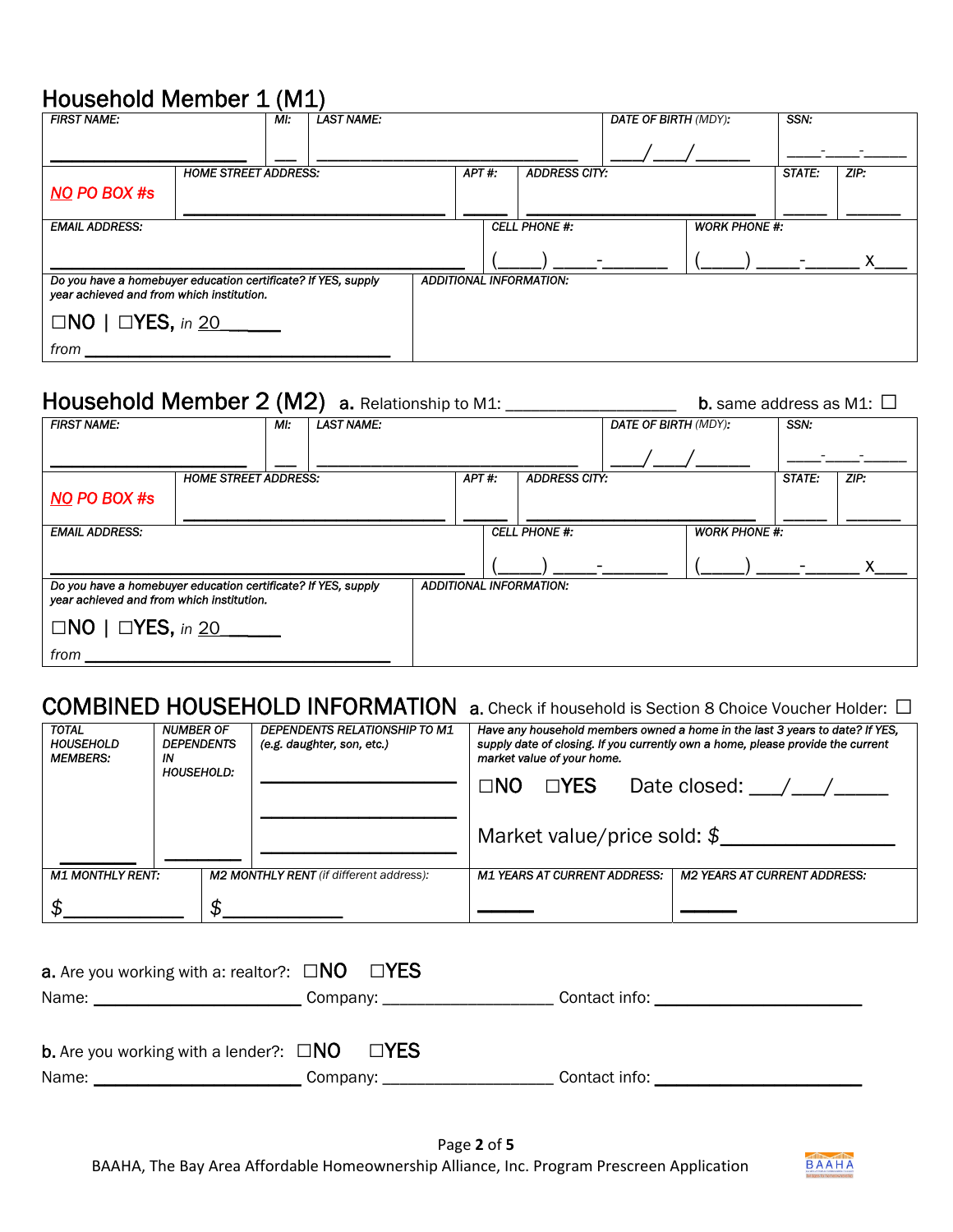#### Household Member 1 INCOME

| <b>NAME OF CURRENT</b><br>EMPLOYER(S)/INCOME SOURCE(S): | TITLE / POSITION: | <b>YEARS AT</b><br><b>EMPLOYER:</b> | CITY EMPLOYER LOCATED IN:         | <b>GROSS YEARLY INCOME:</b> |
|---------------------------------------------------------|-------------------|-------------------------------------|-----------------------------------|-----------------------------|
|                                                         |                   |                                     |                                   |                             |
|                                                         |                   |                                     |                                   | ۰D                          |
|                                                         |                   |                                     |                                   | ۰D                          |
|                                                         |                   |                                     |                                   | ۰D                          |
|                                                         |                   |                                     | <b>TOTAL OF ALL AMOUNTS HERE:</b> | -\$                         |

# Household Member 1 ASSETS *Include investment accounts. Exclude retirement accounts.*

| <b>NAME OF BANK/INSTITUTION:</b> | TYPE OF ASSET ACCOUNT (e.g. checking, savings): | <b>CURRENT CASH VALUE:</b> |
|----------------------------------|-------------------------------------------------|----------------------------|
|                                  |                                                 | мD                         |
|                                  |                                                 | мD                         |
|                                  |                                                 | мΩ                         |
|                                  |                                                 | ۰D                         |
|                                  | <b>TOTAL OF ALL AMOUNTS HERE:</b>               | S                          |

#### Household Member 1 RETIREMENT a. Do you intend to access a retirement account for this purchase?

If yes, please note which account below in the notes section provided.

| <b>NAME OF BANK/INSTITUTION:</b> | TYPE OF ACCOUNT (e.g. 401K, IRA): | <b>CURRENT VALUE:</b> |
|----------------------------------|-----------------------------------|-----------------------|
|                                  |                                   | w                     |
|                                  |                                   | мD                    |
|                                  |                                   | мD                    |
|                                  |                                   |                       |
|                                  | <b>TOTAL OF ALL AMOUNTS HERE:</b> | $\frac{4}{3}$         |

### Household Member 1 CREDIT & DEBTS

*FICO/CREDIT SCORE: \_\_\_\_\_ AS OF: \_\_\_ /\_\_\_ /20\_\_\_\_* 

| <b>TOTAL OUTSTANDING BALANCE:</b>        | MONTHY PAYMENTS/INSTALLMENTS: |
|------------------------------------------|-------------------------------|
|                                          |                               |
|                                          | σ<br>Æ                        |
|                                          | σ                             |
|                                          |                               |
|                                          |                               |
| ∣\$<br><b>TOTAL OF ALL AMOUNTS HERE:</b> | σ<br>æ                        |
|                                          |                               |

## *ADDITIONAL FINANCIAL INFORMATION: \_\_\_\_\_\_\_\_\_\_\_\_\_\_\_\_\_\_\_\_\_\_\_\_\_\_\_\_\_\_\_\_\_\_\_\_\_\_\_\_\_\_\_\_\_\_\_\_\_\_\_\_\_\_\_\_\_\_\_\_\_\_\_\_\_\_\_\_\_\_\_\_\_\_\_\_\_\_\_\_\_\_\_\_\_\_\_\_\_\_\_\_\_\_\_\_\_\_\_\_ \_\_\_\_\_\_\_\_\_\_\_\_\_\_\_\_\_\_\_\_\_\_\_\_\_\_\_\_\_\_\_\_\_\_\_\_\_\_\_\_\_\_\_\_\_\_\_\_\_\_\_\_\_\_\_\_\_\_\_\_\_\_\_\_\_\_\_\_\_\_\_\_\_\_\_\_\_\_\_\_\_\_\_\_\_\_\_\_\_\_\_\_\_\_\_\_\_\_\_\_ \_\_\_\_\_\_\_\_\_\_\_\_\_\_\_\_\_\_\_\_\_\_\_\_\_\_\_\_\_\_\_\_\_\_\_\_\_\_\_\_\_\_\_\_\_\_\_\_\_\_\_\_\_\_\_\_\_\_\_\_\_\_\_\_\_\_\_\_\_\_\_\_\_\_\_\_\_\_\_\_\_\_\_\_\_\_\_\_\_\_\_\_\_\_\_\_\_\_\_\_ \_\_\_\_\_\_\_\_\_\_\_\_\_\_\_\_\_\_\_\_\_\_\_\_\_\_\_\_\_\_\_\_\_\_\_\_\_\_\_\_\_\_\_\_\_\_\_\_\_\_\_\_\_\_\_\_\_\_\_\_\_\_\_\_\_\_\_\_\_\_\_\_\_\_\_\_\_\_\_\_\_\_\_\_\_\_\_\_\_\_\_\_\_\_\_\_\_\_\_\_*

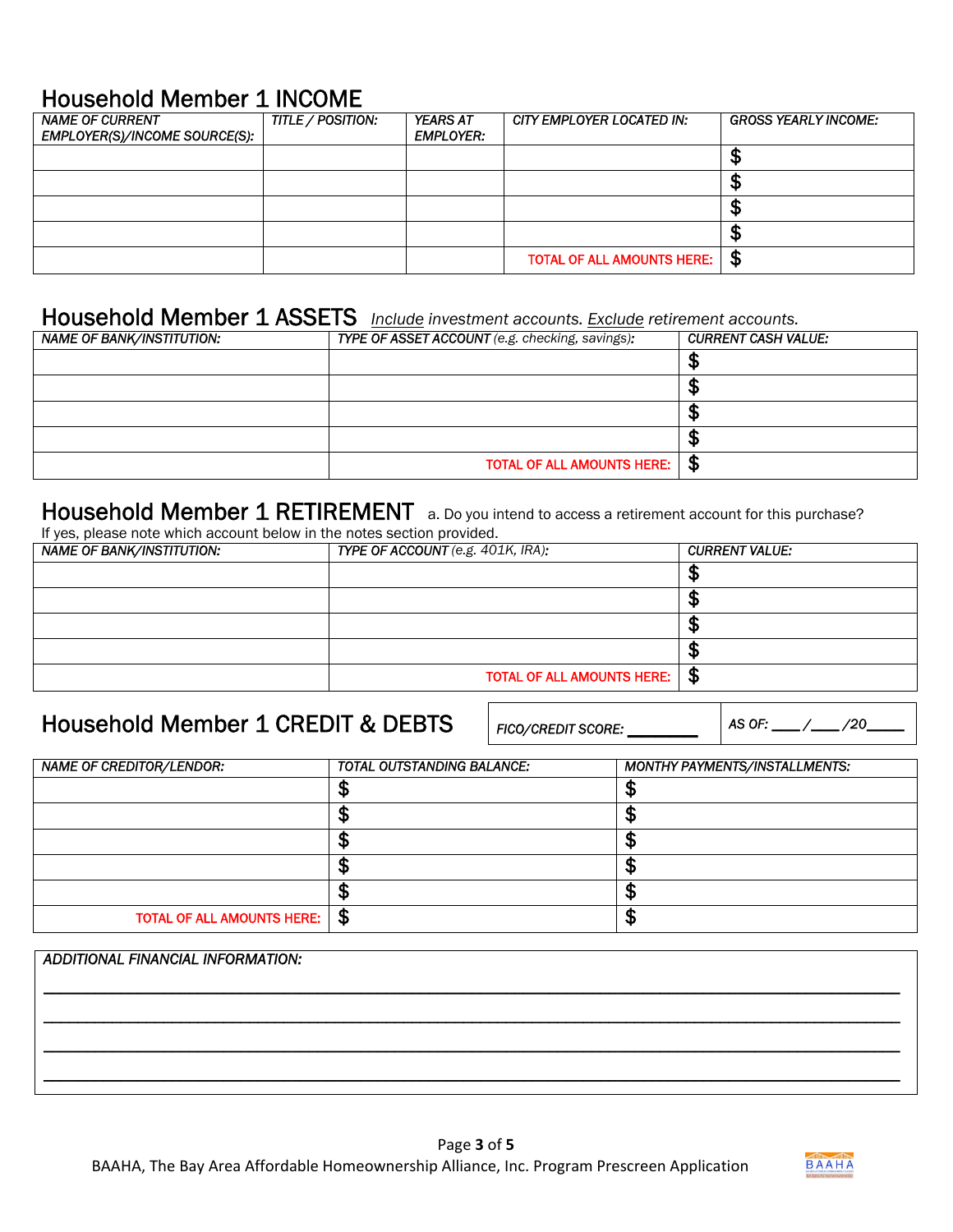#### Household Member 2 INCOME

| <b>NAME OF CURRENT</b><br>EMPLOYER(S)/INCOME SOURCE(S): | TITLE / POSITION: | <b>YEARS AT</b><br><b>EMPLOYER:</b> | CITY EMPLOYER LOCATED IN:         | <b>GROSS YEARLY INCOME:</b> |
|---------------------------------------------------------|-------------------|-------------------------------------|-----------------------------------|-----------------------------|
|                                                         |                   |                                     |                                   |                             |
|                                                         |                   |                                     |                                   | ۰D                          |
|                                                         |                   |                                     |                                   | J۵                          |
|                                                         |                   |                                     |                                   | ۰D                          |
|                                                         |                   |                                     | <b>TOTAL OF ALL AMOUNTS HERE:</b> | $\mathbf{F}$                |

# Household Member 2 ASSETS *Include investment accounts. Exclude retirement accounts.*

| <b>NAME OF BANK/INSTITUTION:</b> | TYPE OF ASSET ACCOUNT (e.g. checking, savings): | <b>CURRENT CASH VALUE:</b> |
|----------------------------------|-------------------------------------------------|----------------------------|
|                                  |                                                 |                            |
|                                  |                                                 |                            |
|                                  |                                                 |                            |
|                                  |                                                 |                            |
|                                  | <b>TOTAL OF ALL AMOUNTS HERE:</b>               | S                          |

#### Household Member 2 RETIREMENT a. Do you intend to access a retirement account for this purchase?

If yes, please note which account below in the notes section provided.

| ii yoo, pidado hoto milion adodant boldir in tho hotod doction providedi<br><b>NAME OF BANK/INSTITUTION:</b> | TYPE OF ACCOUNT (e.g. 401K, IRA): | <b>CURRENT VALUE:</b> |
|--------------------------------------------------------------------------------------------------------------|-----------------------------------|-----------------------|
|                                                                                                              |                                   |                       |
|                                                                                                              |                                   | ۰D                    |
|                                                                                                              |                                   | мP                    |
|                                                                                                              |                                   |                       |
|                                                                                                              | <b>TOTAL OF ALL AMOUNTS HERE:</b> | - \$                  |

### Household Member 2 CREDIT & DEBTS

*FICO/CREDIT SCORE: \_\_\_\_\_ AS OF: \_\_\_ /\_\_\_ /20\_\_\_\_* 

| <b>NAME OF CREDITOR/LENDOR:</b>        | <b>TOTAL OUTSTANDING BALANCE:</b> | <b>MONTHY PAYMENTS/INSTALLMENTS:</b> |
|----------------------------------------|-----------------------------------|--------------------------------------|
|                                        |                                   |                                      |
|                                        |                                   |                                      |
|                                        |                                   |                                      |
|                                        |                                   |                                      |
|                                        |                                   |                                      |
| <b>TOTAL OF ALL AMOUNTS HERE:</b>   \$ |                                   | σ                                    |

# *ADDITIONAL FINANCIAL INFORMATION: \_\_\_\_\_\_\_\_\_\_\_\_\_\_\_\_\_\_\_\_\_\_\_\_\_\_\_\_\_\_\_\_\_\_\_\_\_\_\_\_\_\_\_\_\_\_\_\_\_\_\_\_\_\_\_\_\_\_\_\_\_\_\_\_\_\_\_\_\_\_\_\_\_\_\_\_\_\_\_\_\_\_\_\_\_\_\_\_\_\_\_\_\_\_\_\_\_\_\_\_ \_\_\_\_\_\_\_\_\_\_\_\_\_\_\_\_\_\_\_\_\_\_\_\_\_\_\_\_\_\_\_\_\_\_\_\_\_\_\_\_\_\_\_\_\_\_\_\_\_\_\_\_\_\_\_\_\_\_\_\_\_\_\_\_\_\_\_\_\_\_\_\_\_\_\_\_\_\_\_\_\_\_\_\_\_\_\_\_\_\_\_\_\_\_\_\_\_\_\_\_ \_\_\_\_\_\_\_\_\_\_\_\_\_\_\_\_\_\_\_\_\_\_\_\_\_\_\_\_\_\_\_\_\_\_\_\_\_\_\_\_\_\_\_\_\_\_\_\_\_\_\_\_\_\_\_\_\_\_\_\_\_\_\_\_\_\_\_\_\_\_\_\_\_\_\_\_\_\_\_\_\_\_\_\_\_\_\_\_\_\_\_\_\_\_\_\_\_\_\_\_ \_\_\_\_\_\_\_\_\_\_\_\_\_\_\_\_\_\_\_\_\_\_\_\_\_\_\_\_\_\_\_\_\_\_\_\_\_\_\_\_\_\_\_\_\_\_\_\_\_\_\_\_\_\_\_\_\_\_\_\_\_\_\_\_\_\_\_\_\_\_\_\_\_\_\_\_\_\_\_\_\_\_\_\_\_\_\_\_\_\_\_\_\_\_\_\_\_\_\_\_*